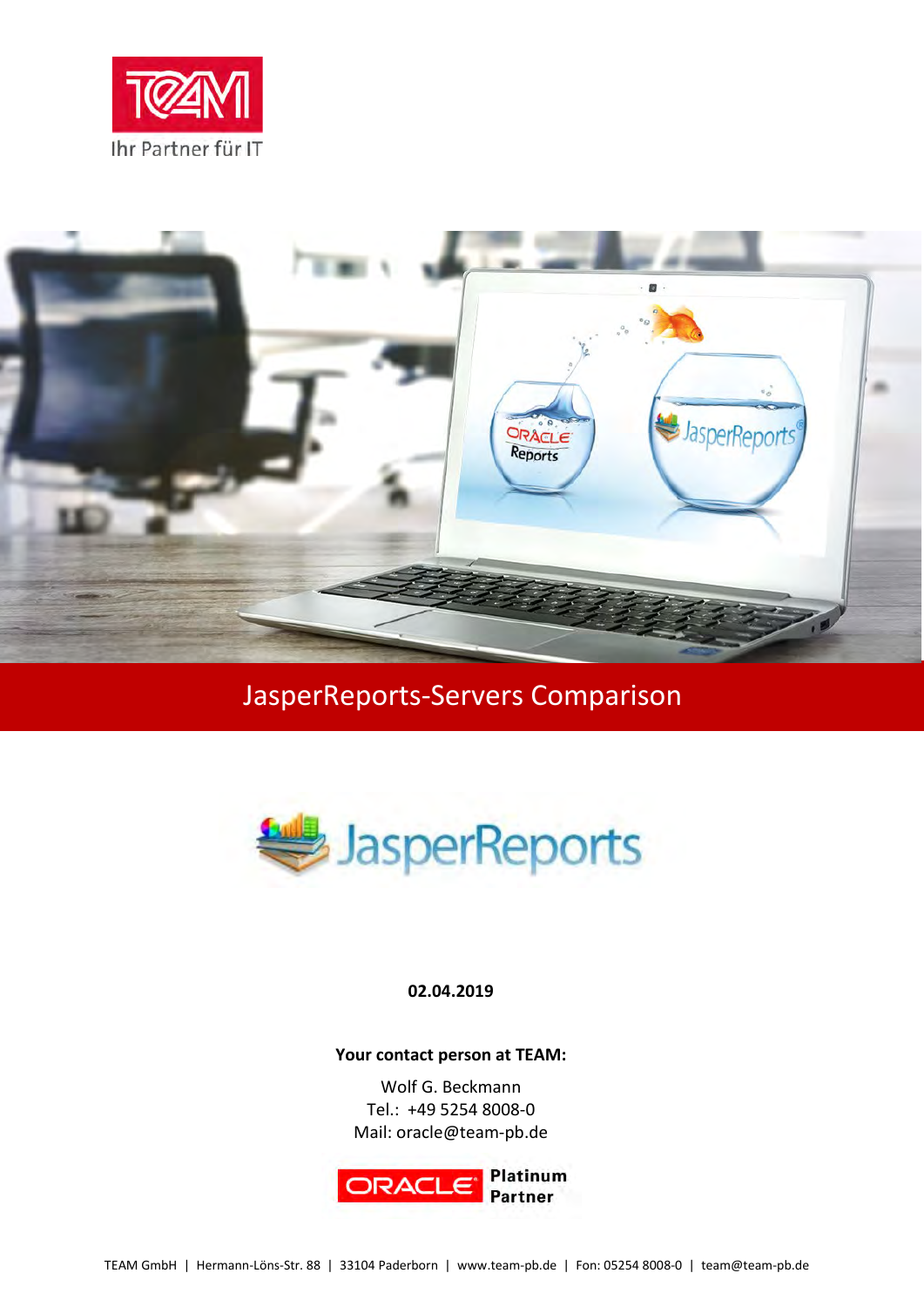

# Introduction

On the markt there are three JasperReports servers. Each server has its own objectives, which will be discussed in the next chapter. Tibco offers the Community and the Commercial version of their JasperServer. TEAM offers the Jasper4Oracle Server.

# Objectives/Description of the individual servers

# **1. Tibco JasperReports-Server Community Edition**

## **Objectives**

The objective of the server is to enable a user to call his predefined reports. The server is free of charge and licensed under the AGPL license. The server has a user administration and offers the user the possibility to call his desired report and to parameterize his report via input masks.

## **Functionality**

In the community version it is possible to set up a scheduling, whereby reports are automatically sent by e-mail.

In principle, it is possible to trigger the creation of a report from an application via a REST interface. If, for example, the report is to be displayed as a PDF on the JasperReports Server, the username and password must be forwarded in plain text in the visible URL, due to the user administration.

The JasperReports Server requires a repository database for user administration and must be deployed on an application server.

The deployment of reports is typically done manually via the web interface, since scripting via the REST interface quickly becomes very complex.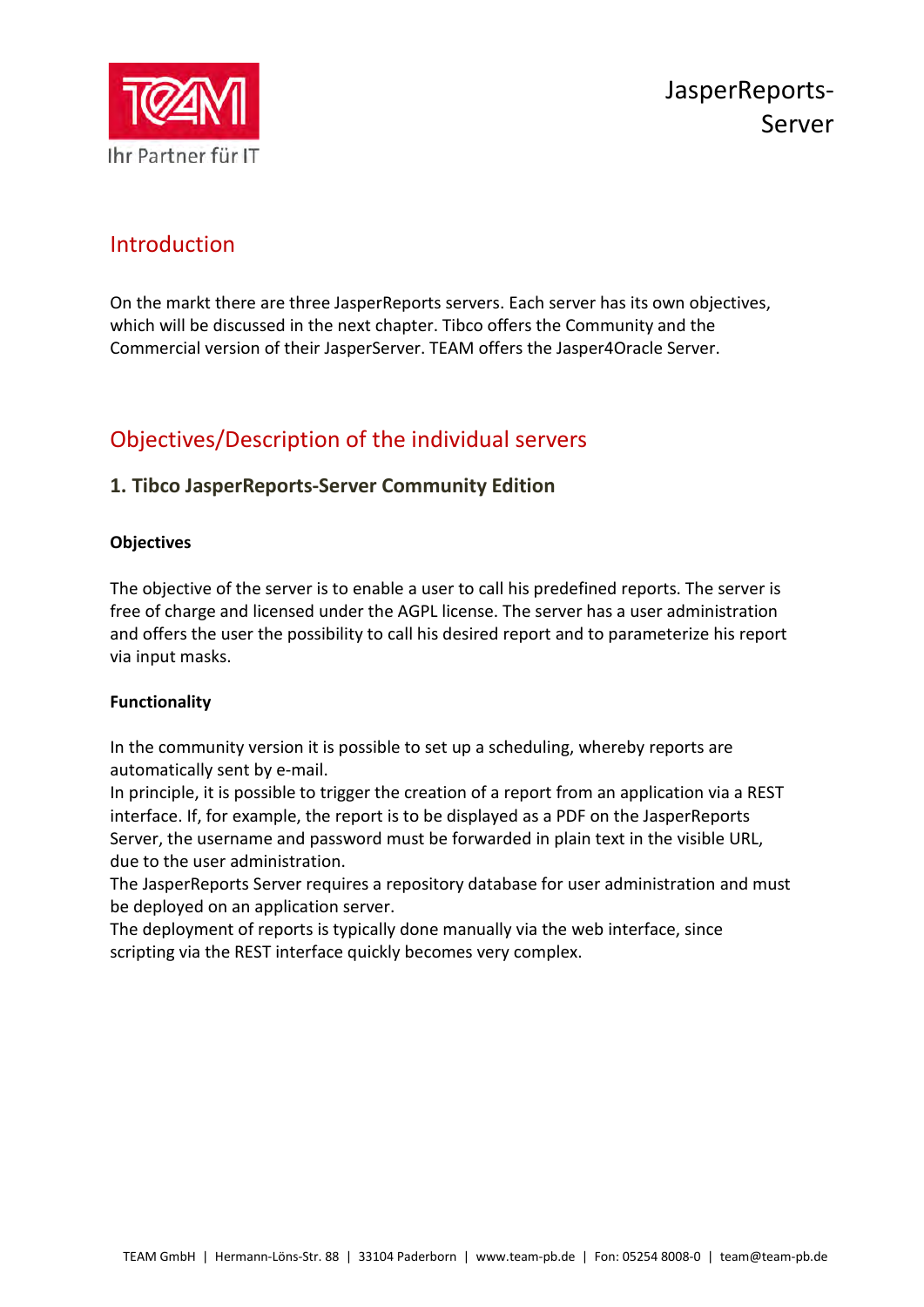

# **2. Tibco JasperReports-Server Commercial Version**

## **Objectives**

The objective of the server in the commercial version is to provide a BI interface.

## **Functionality**

To provide a BI interface, the server is enhanced so that users can interactively create reports and dashboards themselves.

Apart from the license, everything described in the Community Edition also applies to the Commercial Version.

# **3. TEAM Jasper4Oracle-Server (J4O-Server)**

## **Objectives**

The objective of the J4O server is to replace the Oracle Reports Server in frequently occurring scenarios.

#### **Functionality**

Since the J4O server was developed as a backend server, it has neither a user administration, an interface through which reports can be selected and generated by users, nor a scheduling function.

Instead, it provides a PL/SQL interface that allows the J4O server to easily print from PL/SQL, send reports as email, create files on the server directly, or view them in the browser (e.g. as PDF).

The J4O server works stand-alone and therefore does not require an application server. Reports are deployed by simply copying a jar file generated from the studio.